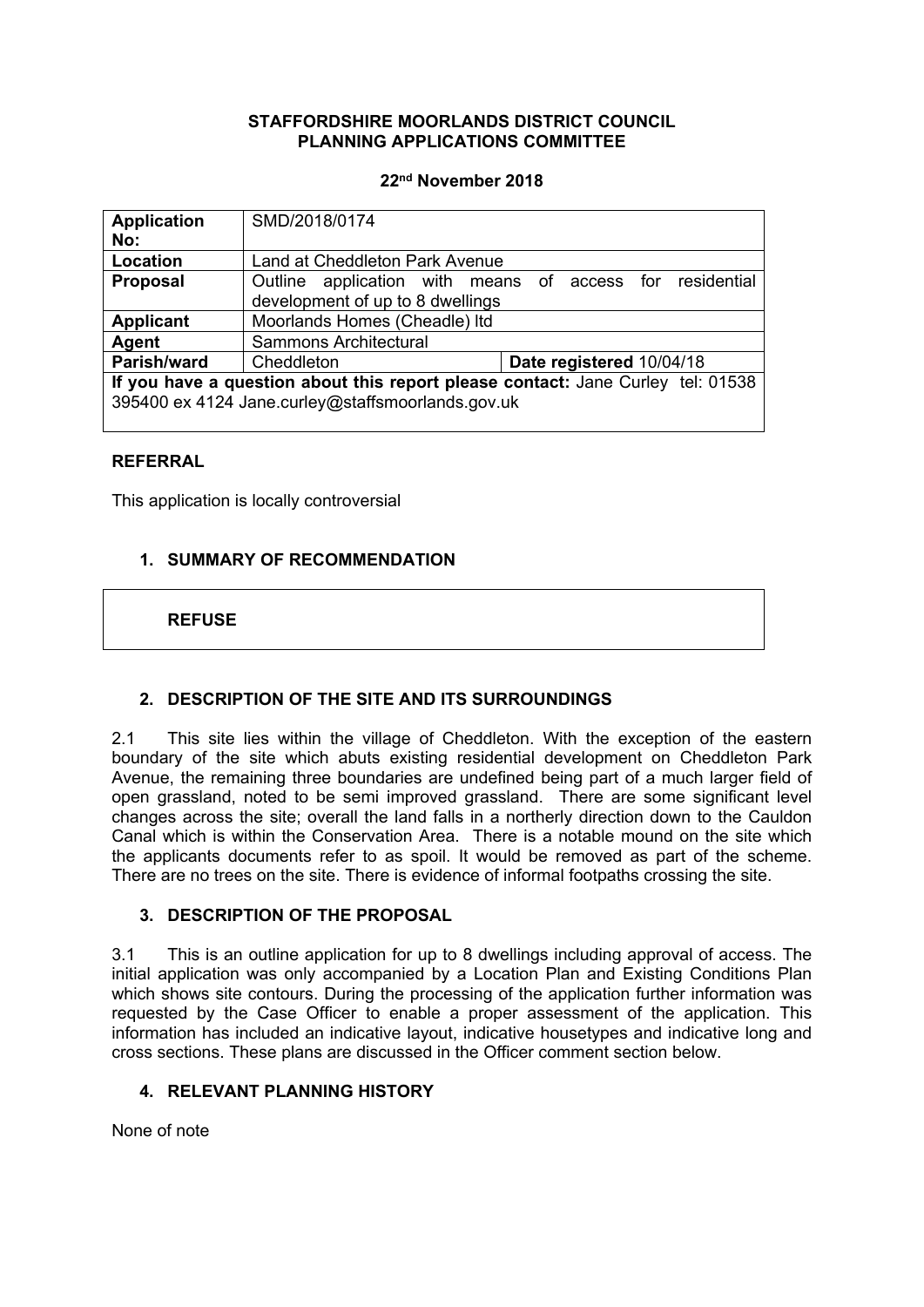## **5. PLANNING POLICIES RELEVANT TO THE DECISION**

5.1 The Development Plan comprises of:

- Saved Local Plan Proposals Map / Settlement Boundaries (adopted 1998).
- Core Strategy Development Plan Document (adopted March 2014)

### Staffordshire Moorlands Local Plan (1998)

5.2 Development boundaries within the 1998 Adopted Local Plan are still in force until such time as they are reviewed and adopted through the site allocations process. Following consultation last year a Preferred Options Site Allocation DPD is currently out for consultation.

### Adopted Staffordshire Moorlands Core Strategy DPD (26<sup>th</sup> March 2014)

5.3 The following Core Strategy policies are relevant to the application:-

- SS1 Development Principles
- SS1a Presumption in Favour of Sustainable Development
- **SD1 Sustainable Use of Resources**
- SD3 Carbon-saving Measures in Development
- **SD4 Pollution and Flood Risk**
- SS6a Larger Villages
- **DC1 Design Considerations**
- C1 Creating Sustainable Communities
- **NE1 Biodiversity and Geological Resources**
- T1 Development and Sustainable Transport
- T2 Other Sustainable Transport Measures

#### Local Plan process

5.4 The Council agreed to publish the Local Plan Submission Version for representations in February 2018. At this point, the Council agreed that the Local Plan was "sound". Formal representations were then invited from residents, businesses and other stakeholders to provide them with the opportunity to support or challenge the soundness or legal compliance of the Local Plan. This stage in the process followed three previous public consultations since 2015 which had informed the preparation of the Local Plan alongside a comprehensive evidence base.

5.5 In June 2018, the Council subsequently agreed to submit the Local Plan Submission Version to the Secretary of State for examination. An examination in public is now underway in order to determine whether the Local Plan is sound and legally compliant. Subject to the findings of the appointed inspector, the Local Plan is expected to be adopted in the Spring of 2019. At this point, it will supersede the adopted Core Strategy and become part of the statutory development plan for the District.

5.6 In this context, the Council's position on the weight to be given to the policies contained in the Local Plan Submission Version in terms of the three criteria set out in Paragraph 48 of the NPPF is as follows:

The stage of preparation – the Local Plan is now at an advanced stage of preparation as the Council has submitted it to the SoS for examination

The extent to which there are unresolved objections to relevant policies – this varies depending on the policy in question. The Officer Comments section of this report identifies the level of outstanding objections to each policy and recommends the amount of weight to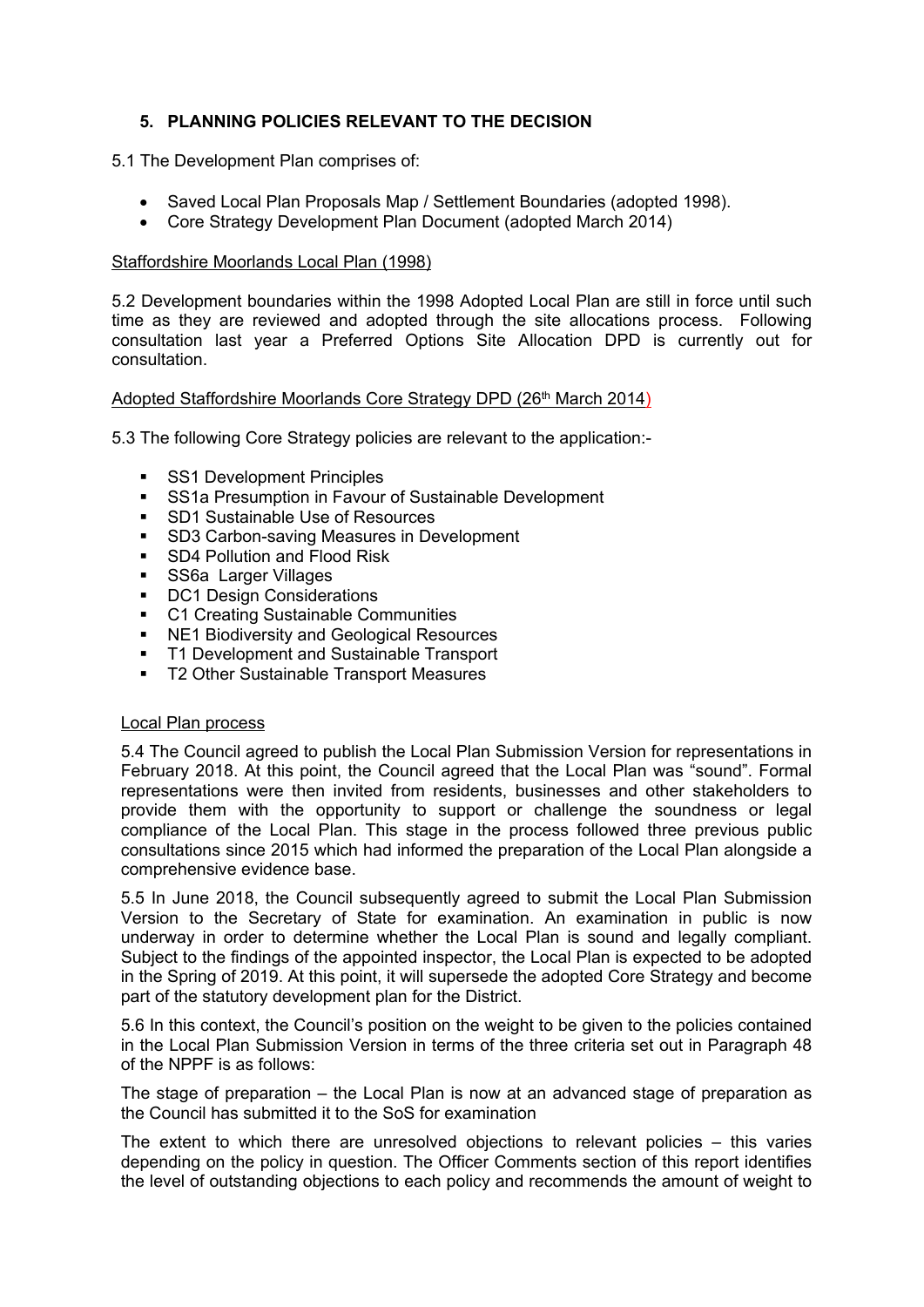be given to them at this stage in the process

The degree of consistency of policies with the NPPF – given that the Council has submitted a Local Plan that it considers to be sound, all policies are deemed to be consistent with the NPPF.

## Emerging Policies

The following policies are considered to be relevant to this application:

Policy SS1 Development Principles

Policy 1a Presumption in favour of sustainable development

SS2 Settlement Hierarchy

SS8 Larger Villages Area Strategy

Policy H1 New Housing Development

Policy H3 Affordable housing

Policy DC3 Landscape and settlement setting character

#### National Planning Policy NPPF

National Planning Policy Guidance

## **6. CONSULTATIONS CARRIED OUT**

Press Notice expiry date: 17/05/18 Site Notice expiry date: 16/05/18

6.1 Local residents have been notified by letter. 29 letters of representation received raising the following points:-

- Loss of informal path linking through to the village
- Danger to children playing the road from extra traffic
- Basford Bridge Lane is in a state of disrepair
- Speeding traffic on the Avenue is already a problem
- Disruption during construction noise, dust, mud, heavy traffic
- There is only one exit to Cheddleton Park Avenue
- More traffic on Cheddleton Park Avenue will endanger the safety of children and the elderly
- Erosion of green space
- Increase noise and congestion
- Cars already park on the pavement
- Difficulty for emergency vehicles to reach properties
- Damage to landscape
- Topography is unsuitable
- Lack of neighbour consultation by the Council
- 6.2 2 letters raising 'No objection' but raise these matters:-
	- Building in the village will protect Green belt from development
	- Detached housing is in keeping with Cheddleton Park Avenue
	- A footpath link, provision of a turning head can be conditioned
	- Considers that double yellow lines at the entrance to the Avenue would help
	- Considers that a path should be provided to link to the village otherwise it is a long walk to the school etc. via Basford Bridge Lane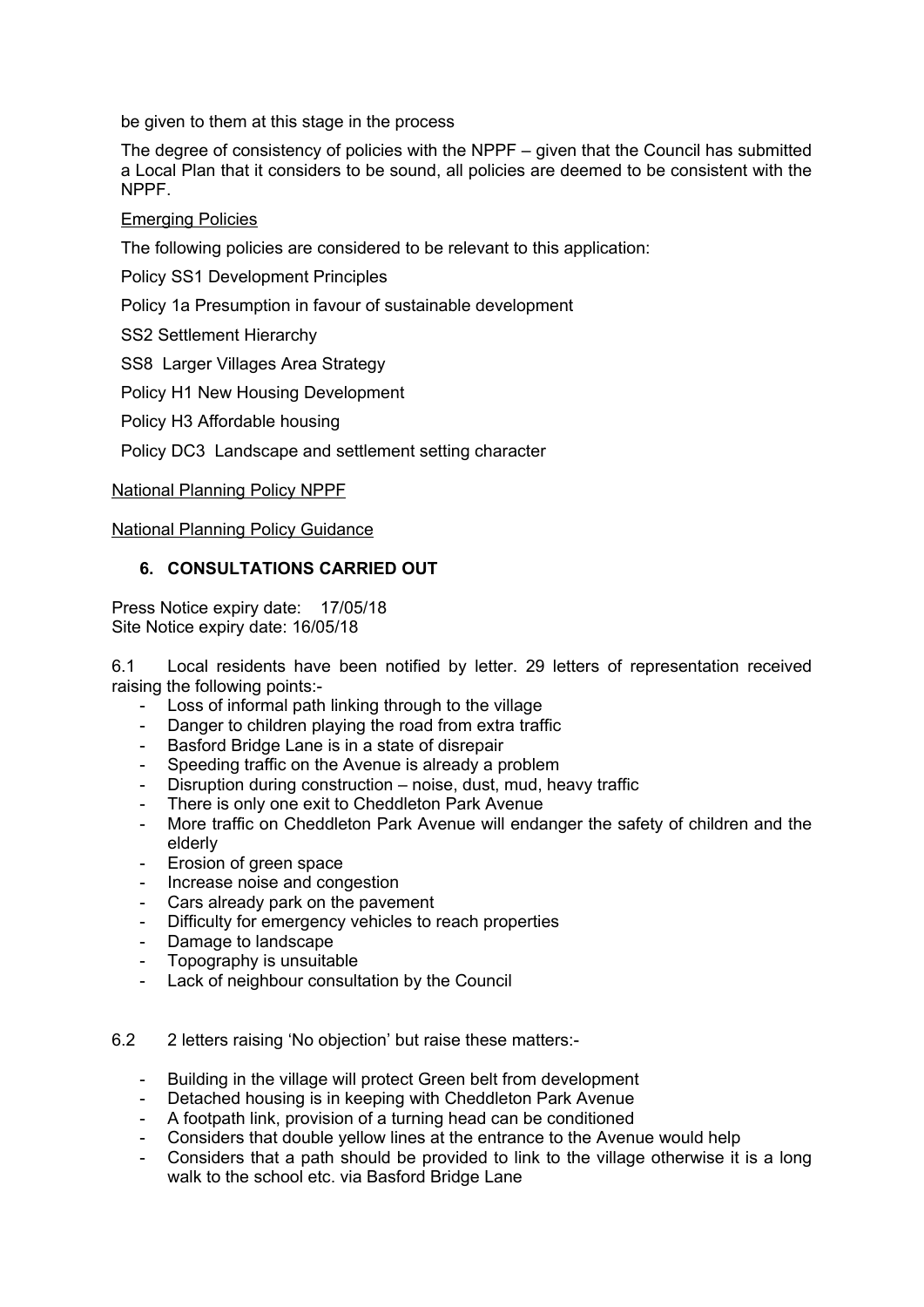# **Parish Council**

6.3 Object most strongly**.** Overdevelopment of the site; as this is a cul-de-sac development and any further development of the site would require an emergency access. The only access onto the site is from Basford Bridge Lane and the Council oppose any further development that would add to the traffic both emerging and egressing from this very bad junction. This is a further attempt to increase the density and traffic using Cheddleton Park Avenue and would endanger the safety of the residents and the prospective purchaser. The Council would also like to raise their concerns about the sewerage and the undulating nature of the land and it's instability for any type of development. Following the previous development in Cheddleton Park Avenue this site was designated as Visual Open Space due to the fact that this is a cul-de-sac development and no emergency access could be provided. It now seems that this designation has been removed and the Council must question the reason why.

## **Ecology Officer**

6.4 Initially objected to the application on the grounds of lack of a Reptile survey. Reptile survey subsequently provided by the applicant – no evidence of reptiles found. During the application process the Ecology Officer clarified his position with regard to Great Crested newts and based on the applicants submitted Ecological appraisal advised that a GCN survey must be submitted before the application can be determined. He recommends a number of conditions to protect badgers and breeding birds and to secure biodiversity enhancement as part of a detailed landscaping scheme.

## **Environmental Health Officer**

6.5 No objection subject to conditions. In respect of nuisance advises that proposed development is close to existing properties so care needs to be taken during the construction phase to ensure these activities do not cause unreasonably disruption to the neighbour's enjoyment of their properties. In respect of noise comments that the development overlooks an industrial estate and the boundary of units 5-8 are approximately 130m at the closest point to the boundary of LM Bateman (metal fabrication factory). Prior to any development commencing it would be expected that an acoustic assessment is conducted and based on the findings an appropriate scheme for sound insulation submitted for approval to ensure that construction will achieve the criteria sound levels set out in BS8233:2014.

## **Conservation Officer**

6.6 Awaited

## **Regeneration Officer**

- 6.7 Advises that the proposal will provide the following outputs:
	- The new householders occupying each new house will spend some of their income locally through shopping and use of local services. National research has identified that 34% of all household expenditure is spent at district level or below. For this development of 8 units this is calculated at £75,104 per year.
	- Each new house will generate direct jobs within the construction industry or associated supply chain, of which 25% are likely to be locally based. Indirect Jobs are also generated by local spend in shops and services. This is calculated at an additional local job for every seven new homes. Using these multipliers the development will generate 9 direct jobs and 1 indirect jobs.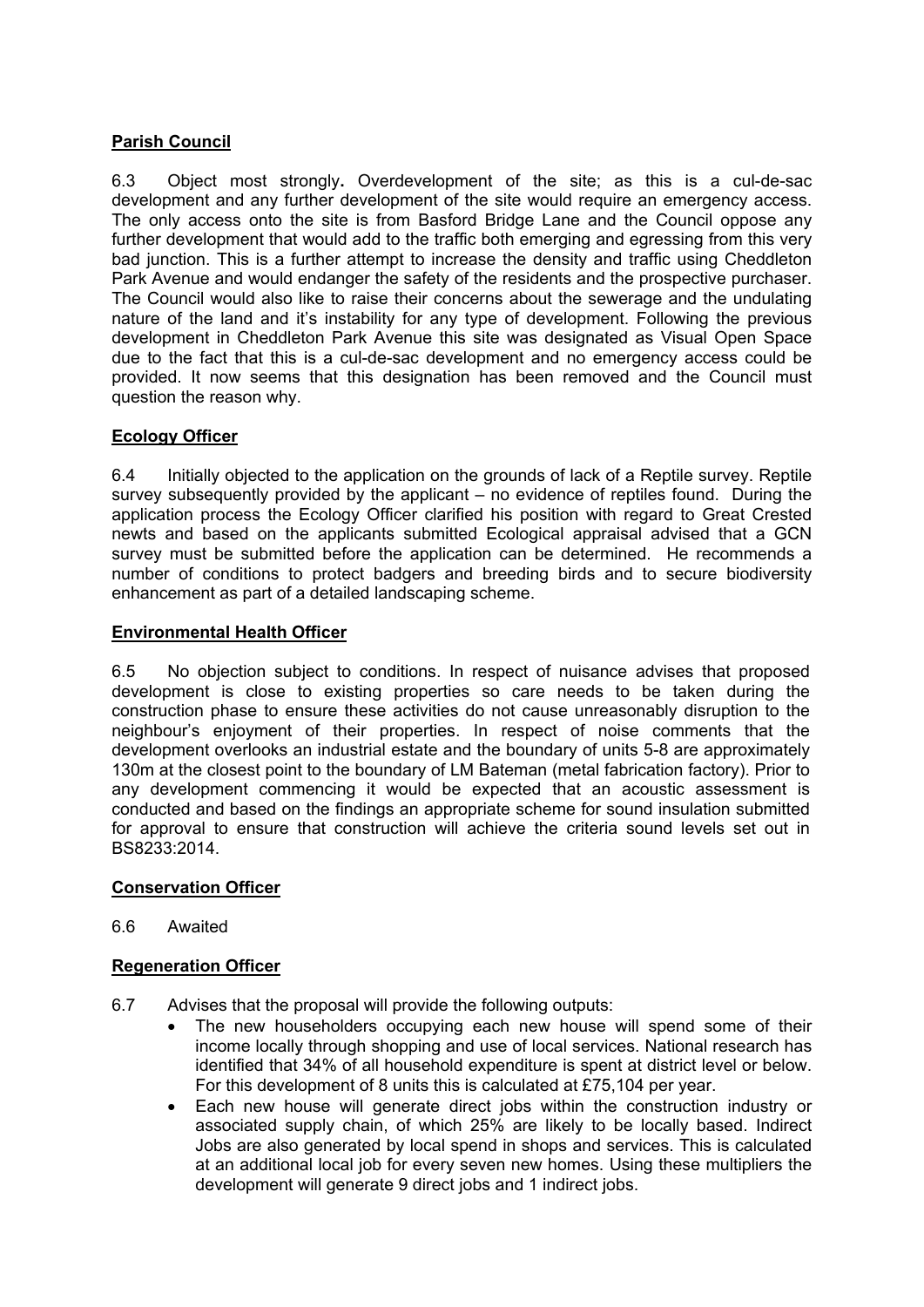• The development will also generate approximately £1,469.68 council tax for the area per annum

### **Local Highway Authority**

6.8 No objection subject to conditions

### **Local Lead Floor Authority**

6.9 The site is not within the uFMfSW 1 in 100 year outline and there are no recorded flooding hotspots within 20m or Ordinary Watercourses within 5m. Given the scale of the proposal, the Flood Team have no further comment to make on this application.

### **Severn Trent Water**

6.10 No objection subject to drainage condition

## **7. OFFICER COMMENT AND PLANNING BALANCE**

7.1 As with all applications, the Local Planning Authority (LPA) is required to determine this application in accordance with the Development plan, unless there are material circumstances which indicate otherwise and in determining these applications, it shall have regard to the provisions of the Development Plan, in so far as material to the application and to any other material considerations.

7.2 Core Strategy Policy SS1a establishes a 'Presumption in Favour of Sustainable Development' in line with the National Planning Policy (herein referred to as the NPPF) where: (1) planning applications that accord with policies within the Core Strategy will be approved without delay and (2) where there are no relevant policies or they are out of date, the Council will grant planning permission unless material considerations indicate otherwise considering:-

- I. Any adverse impacts of granting permission would significantly and demonstrably outweigh the benefits, when assessed against the policies in the NPPF taken as a whole, or,
- II. Specific policies in within the NPPF indicate that development should be restricted.

#### Principle of development.

7.3 This site lies within the development boundary of Cheddleton which is identified as a Larger Village in the Core Strategy. Support in principle for housing in such locations is provided in Policy SS6a which confirms that such villages will retain their role as rural service centres providing for the bulk of the local housing needs of the rural areas.

7.4 On the Saved Proposals map the site immediately adjoins land to the west and north which is designated as Visual open space. However it noteworthy that this designation has not been carried forward in the Submission Version of the Local. In this document the land (including the application site) is shown without any designation but still within the defined settlement boundary.

7.5 There is as such no objection in principle to housing on this site. Issues to consider include access, impact on the character and appearance of the area, affordable housing, ecology and drainage. These matters are considered under sub headings below:-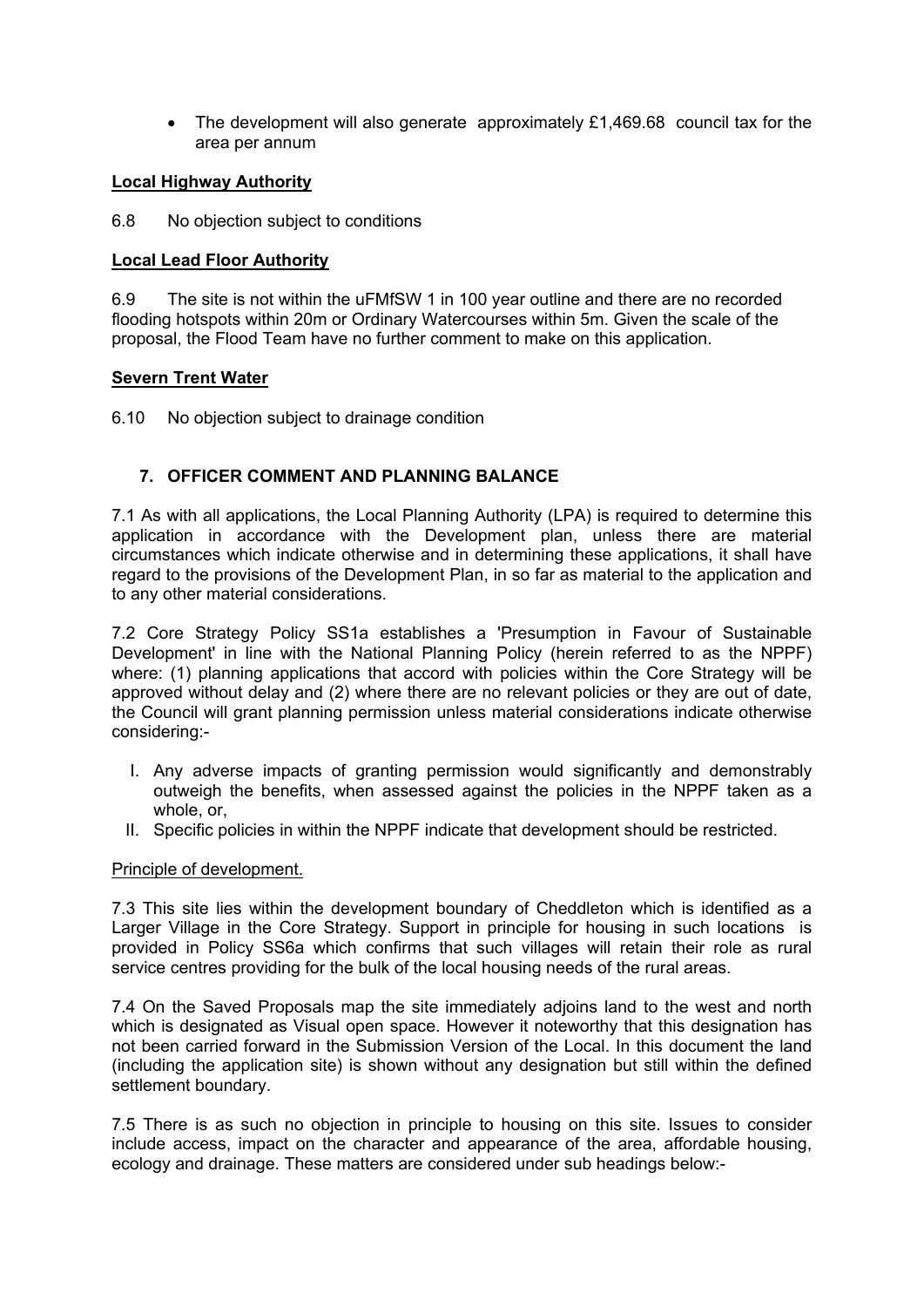### Access

7.6 The proposal is a continuation of development on Cheddleton Park Avenue which leads from Basford Bridge Lane. Cheddleton Park Avenue is a constructed to a high standard with footways either side.

7.7 The Local Highway Authority (LHA) raise no objection to the application. They comment that visibility at the junction with Basford Bridge Lane is good with no recorded injury accidents. They advise that Cheddleton Park Avenue already serves over 100 dwellings and that an additional 8 dwellings will not have a severe effect on the highway and that the proposed access is safe and reasonable for all users. They further comment that Manual for Streets (MfS) (which replaced Design Bulletin 32) has removed any limits on the number of dwellings that may be served off a cul de sac. MfS refers to the fire services adopting a less numbers-driven approach and for each application/site to be considered on a risk assessment basis and response time requirements. Staffordshire Fire and Rescue Service has been consulted on the application although no comments have been received.

7.8 The LHA also comment that if the proposed access road is to be adopted, the existing turning head will likely not be required. This may require stopping up and the land returning to the fronting house owners. They have recommended a condition to deal with this.

7.9 It is for these reasons that no objection is raised to the proposed means of access and there is as such compliance with the relevant part of Policy DC1 and Policy T1.

#### Impact on the character and appearance of the area including the Cauldon Canal Conservation Area,

7.10 The application seeks consent for up to 8 dwellings. The LPA therefore need to be satisfied that, in terms of the character and appearance of the area 8 units can be satisfactorily accommodated on the site. This is particularly relevant in this case given the significant level changes across the site. In order to make this judgement further information was requested from the applicant as described above. It includes an indicative layout, indicative house types and indicative sections.

7.11 The indicative layout follows the pattern of existing development on Cheddleton Park Avenue with dwellings flanking a central access road. This is logical and in keeping with the pattern of existing development. No objection is raised to this approach. The long sections show development to the south of the access working with existing levels which is done presumably to reduce the extent of engineering work; excavation into the hillside and retaining structures. However these levels rise such that the more westerly section is some 5 metres higher than existing levels on Cheddleton Park Avenue. Any development here would sit on a ridge of land abutting open land. It would appear harsh and prominent in the wider landscape, particularly in views from Cheadle Road and Cheddleton Heath Road for example and in closer views from the public footpath to the north and tow path of the Cauldon Canal beyond. It is difficult to see how this impact could be mitigated. The remainder of the field is outside the applicant's control and therefore there are no opportunities for off-site screen planting, and in any event the rising ground levels would significantly limit it's effectiveness. Cutting into the hillside to reduce ground levels and lower the dwellings would generate amenity concerns for future residents and would result in its own landscape concerns through the creation of a heavily engineered appearance to the site. Indicative cross sections and house types show a possible split level approach to development to the south of the road with the inward facing roadside frontage reading as a bungalow with the rear being two storey. There are almost uninterrupted views of the application site from the Cauldon Canal tow path where the full impact of the development and particularly that to the north of the proposed access road (indicative plots 5-8) would be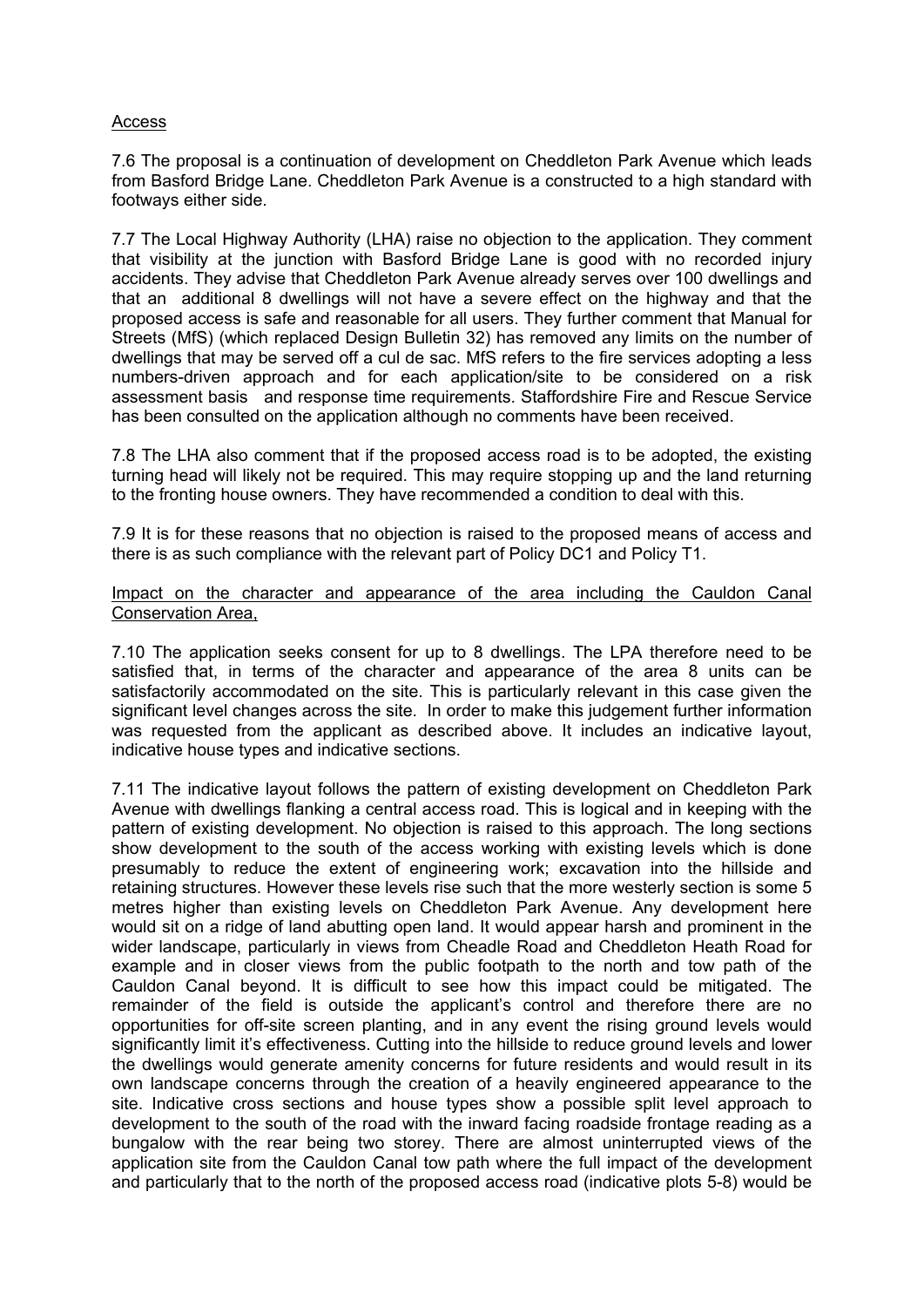experienced. There is an argument of course that this is simply an extension of existing development which already impacts views from the canal. However site visits and aerial photographs show that this section of the canal is particularly open, unlike that to the north of the existing Cheddleton Park Avenue development which benefits intervening mature planting. This existing development also sits further along the valley to the east than the application site, thus reducing it's prominence in views, particularly from Cheadle Road. Furthermore, land levels rise significantly from the existing turning head into the application site. The judgement is that up to eight dwellings on the application site would appear unduly prominent in the wider landscape and in close views from the public footpath to the north. It would also be harmful to the setting of the Cauldon Canal Conservation Area. This harm is considered to be less than substantial in terms of paragraph 196 of the NPPF but is not outweighed by public benefits for reasons set out in the planning balance below. There is as such conflict with Polices DC1 and DC2 of the Core Strategy and polices in the NPPF

## Affordable housing

7.12 The application does not propose any affordable housing. The applicant seeks to rely on the Ministerial Statement of 28<sup>th</sup> November 2014 (given legal effect by the Court of Appeal 13th May 2016) which states that contributions, including affordable housing, should not be sought from developments of 10 units or less and which have a maximum combined gross floorspace of no more than 1000 square metres (gross internal area). The applicant is prepared to accept a condition in the event of an approval to limit gross floorspace thus avoiding the need to provide any affordable housing or other contributions. A condition would be required to ensure that this threshold is not exceeded. With this in place there is compliance with Policy H2.

### Ecology

7.13 A preliminary Ecological Appraisal dated February 2018 was submitted with the application. A further Reptile survey was submitted during the processing of the application in response to an objection by the Ecology Officer that one had not been provided. The Reptile survey found no evidence of reptiles on the site.

7.14 The Ecology Officers initial objection to the application based on the lack of a Reptile survey only. He advised that matters relating to Badgers, Great Crested Newts, breeding birds and biodiversity enhancement could be dealt with by condition. However following further consideration, particularly in relation to the applicant's submitted Ecological Appraisal which advised of the need for a Great Crested Newt survey to be carried out (because of the suitability of habitats present on application site for GCN and there is a pond within 500m which has a 2007 record for GCN presence), the Ecology Officer has reviewed his advice and advised that a Great Crested newt survey must be carried out before the application can be determined. As he correctly points out until the presence or absence of Great Crested Newts and population size is established impacts cannot be established. Proportionate compensation or mitigation, if it is required cannot be determined until this survey information is obtained.

7.15 Great Crested Newts are a UK and European Protected species protected by Schedule 5 Wildlife and Countryside Act 1981 as amended and Regulation 39 Habitats Regulations 1994 (European protected animal species). Both pieces of legislation place a statutory duty on the Council to have regard to their requirements in the exercise of its function.

7.16 There is some sympathy with the applicant's frustration at the Ecology Officers change of position. However the simple fact is that without the survey information, which the applicants own consultant has recommended, the LPA would not be discharging its legal duty. That puts the Council at risk of challenge. This has been explained to the applicant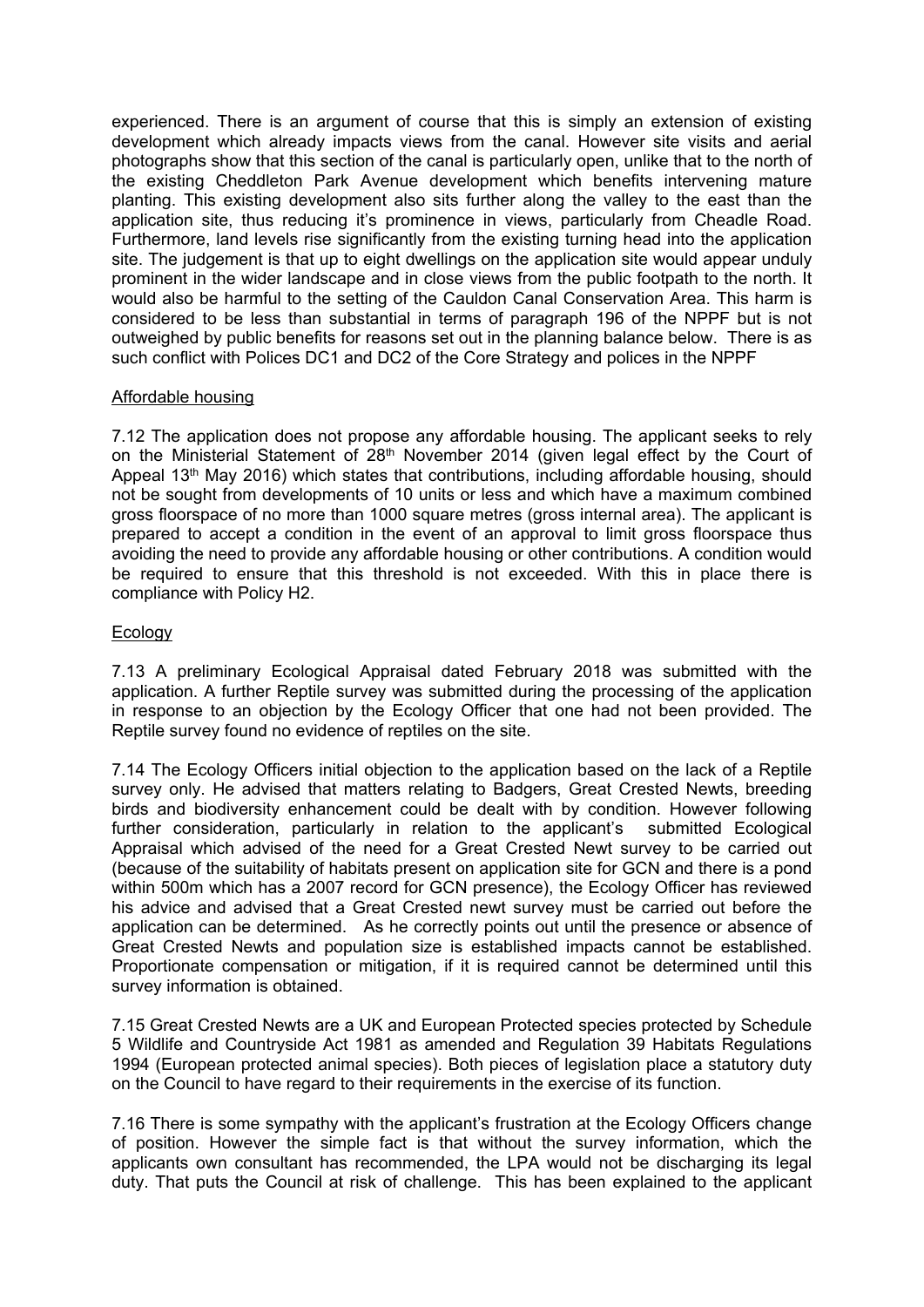however he wishes for the application to be determined without the survey information. On this basis there is clear conflict with Policy NE1 and the NPPF and this alone is grounds to refuse the application.

## Drainage

7.17 The applicant confirms that the development would be served by mains drains. Severn Trent Water and the Local Lead Flood Authority have been consulted; they raise no objection subject to a standard drainage condition.

## Planning Balance.

7.18 Planning applications must be determined in accordance with the Development Plan unless material considerations indicate otherwise.

7.19 As set out above there is conflict with Polices DC1, DC2 and NE1 of the Development Plan. However the NPPF is a material consideration of weight in the determination of this application. It sets out a presumption in favour of sustainable development. For decision taking it says at paragraph 11 that where those polices which are the most important for determining the application are out of date (as in this case because the Council can not demonstrate a 5 year deliverable supply of housing) planning permission should be granted unless the application of polices in the Framework that protect areas or assets of particular importance provides a clear reason for refusing the development proposed. Footnote 6 confirms that such polices include those relating to Heritage Assets. As discussed above, there would be harm to the setting of the Cauldon Canal Conservation Area. There is, in this case a clear reason for refusal. The 'tilted balance' is disengaged and the application should be refused.

7.20 Even if the alternative view is taken that footnote 6 does not apply, then paragraph 11 says that permission must be granted unless the adverse impacts of doing so would significantly and demonstrably outweigh the benefits when assessed against the policies in the Framework taken as a whole. The proposal would deliver economic benefits through the construction of the dwellings and once completed through extra spending power in the local economy and increased Council tax receipts. Moderate weight is attached to this. The provision of housing in circumstances of a chronic housing under supply attracts very significant weight and is a social benefit of the proposal. However the harm to the character and appearance of the area including harm to the Cauldon Canal Conservation Area and the potential adverse impact on protected species is considered to be significant and demonstrable and outweighs any benefits that housing would deliver in this particular case. In this scenario also the application should be refused.

## **RECOMMENDATION**

**A. That planning permission be refused for the following reasons:-**

**1. Although the application site is situated within the development boundary of Cheddleton, it is a greenfield site forming part of a larger field situated on ground which rises appreciably from the Cauldon Canal to the north. The Canal being part of the Cauldon Canal Conservation Area. Within the site there are further level changes. The site is open and prominent in the wider landscape with undefined boundaries to the north, south and west. It is considered that up to eight dwellings could not be accommodated on the site without adverse impact on the character and appearance of the area including harm to the Cauldon Canal Conservation Area. In particular, as a result of existing levels and level changes necessary to accommodate development on the site, it**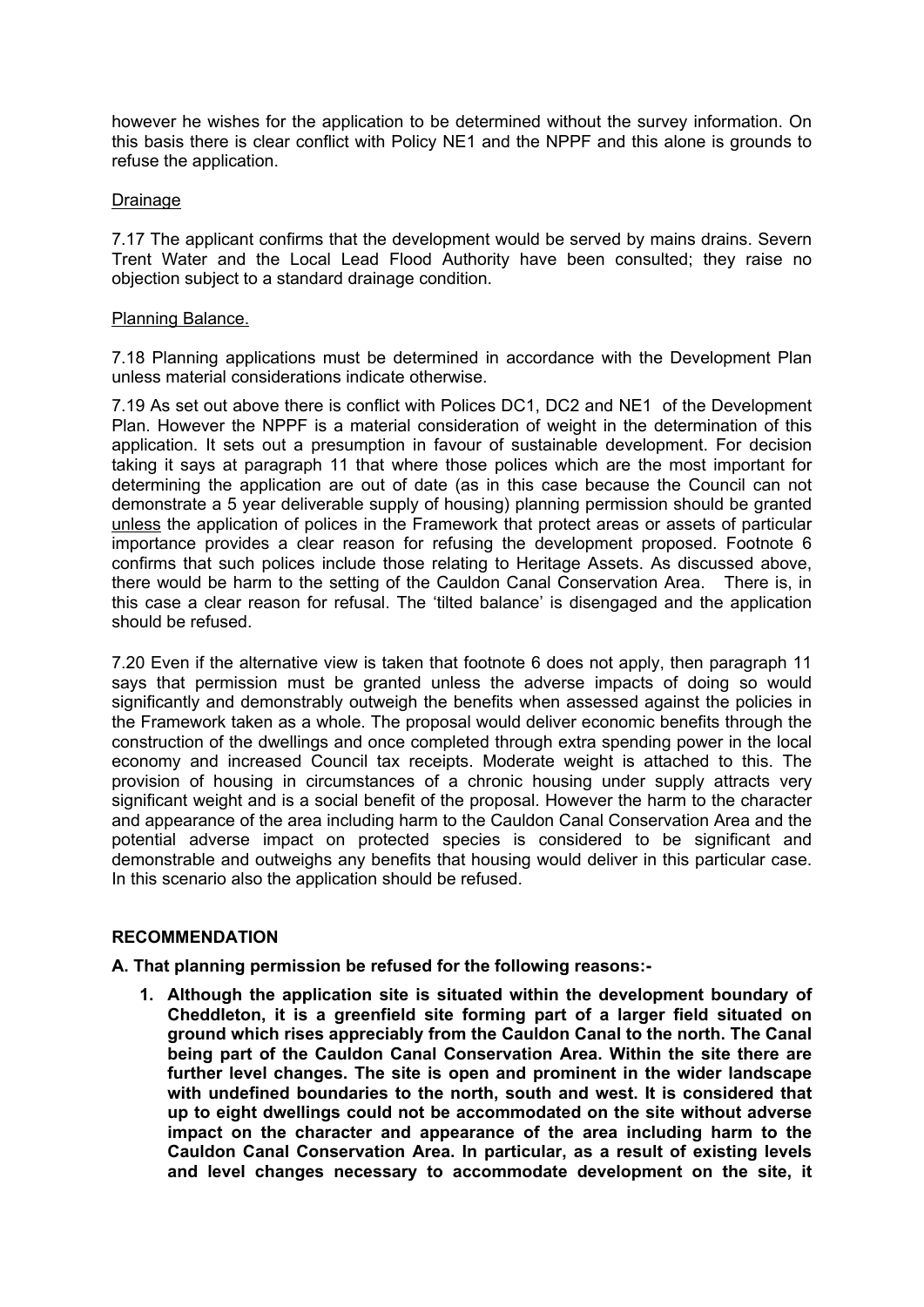**would not be sympathetic to its surroundings but would be visually intrusive within the landscape. As such the proposal is contrary to Polices DC1 and DC2 of the Staffordshire Moorlands Core Strategy DPD and the NPPF.**

- **2. Insufficient information has been submitted to assess the potential impact of the development on protected species, particularly the Great Crested Newt. As such the proposal is contrary to Policy NE1 of the Staffordshire Moorlands Core Strategy DPD and the NPPF.**
- **3. Whilst it is acknowledged that the Council cannot demonstrate a 5 year supply of housing, and therefore policies which are most important for determining the application are out-of-date, the application of policies in the Framework relating to Heritage assets provides a clear reason for refusing the proposed development. Notwithstanding this it is considered that the public benefits of the provision of housing, including the social and economic benefits are significantly and demonstrably outweighed by the harm arising to the character and appearance of the area, including the Conservation Area and potential adverse impact on protected species.**
- **B. In the event of any changes being needed to the wording of the Committee's decision (such as to delete, vary or add conditions/informatives/planning obligations or reasons for approval/refusal), prior to the decision being issued the 'Operations Manager-Development Services' has delegated authority to do so in consultation with the Chairman of the Development Control Committee, provided that the changes do not exceed the substantive nature of the Committee's decision.**